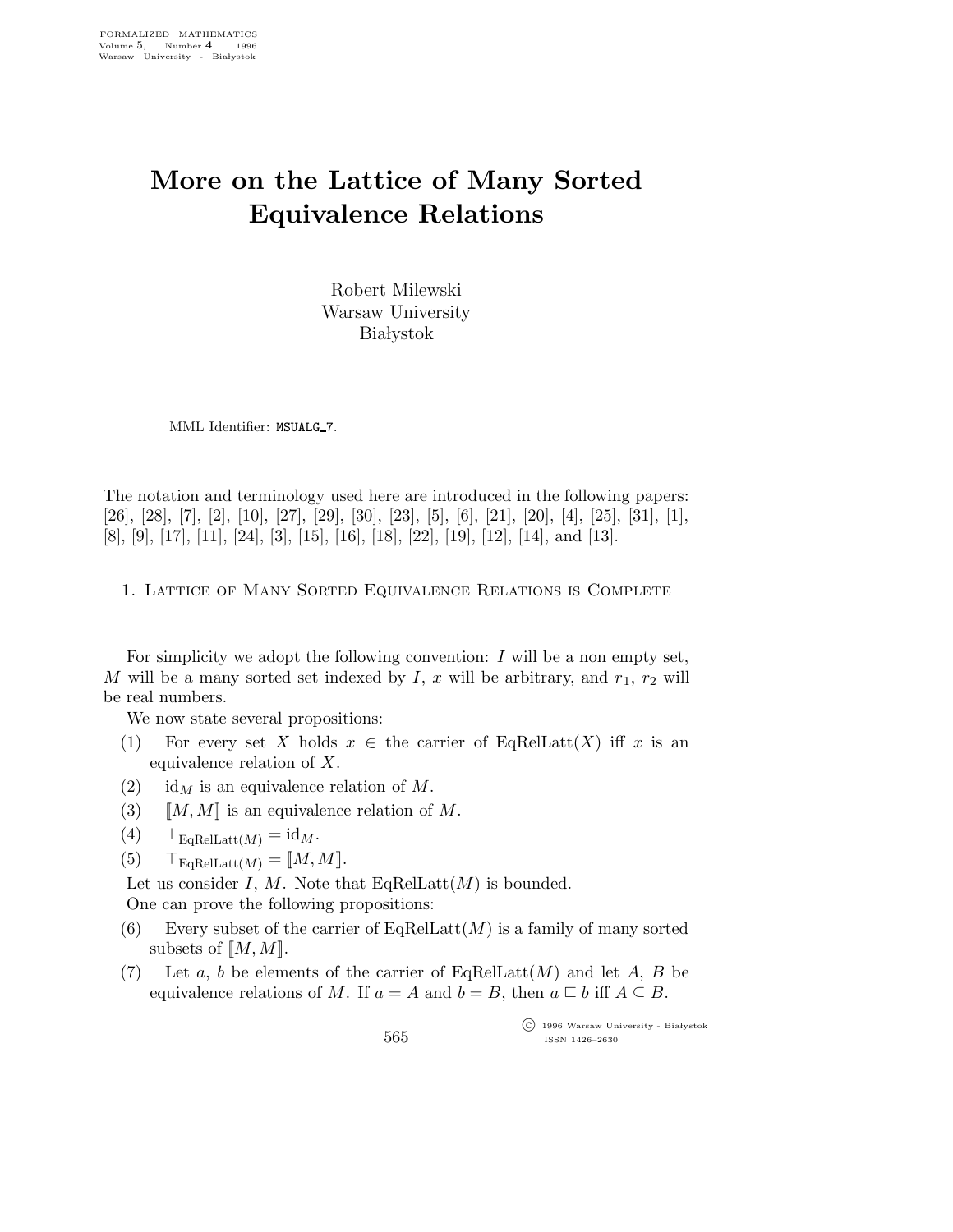- (8) Let X be a subset of the carrier of EqRelLatt $(M)$  and let  $X_1$  be a family of many sorted subsets of  $[M, M]$ . Suppose  $X_1 = X$ . Let a, b be equivalence relations of M. If  $a = \bigcap |X_1|$  and  $b \in X$ , then  $a \subseteq b$ .
- (9) Let X be a subset of the carrier of EqRelLatt $(M)$  and let  $X_1$  be a family of many sorted subsets of  $[M, M]$ . If  $X_1 = X$  and X is non empty, then  $\bigcap |X_1|$  is an equivalence relation of M.

Let  $L$  be a non empty lattice structure. Let us observe that  $L$  is complete if and only if the condition (Def. 1) is satisfied.

(Def. 1) Let X be a subset of the carrier of L. Then there exists an element  $a$ of the carrier of L such that  $X \subseteq a$  and for every element b of the carrier of L such that  $X \sqsubseteq b$  holds  $a \sqsubseteq b$ .

Next we state the proposition

 $(10)$  EqRelLatt $(M)$  is complete.

Let us consider I, M. Observe that  $\text{EqRelLatt}(M)$  is complete. We now state the proposition

(11) Let X be a subset of the carrier of EqRelLatt $(M)$  and let  $X_1$  be a family of many sorted subsets of  $[M, M]$ . Suppose  $X_1 = X$  and X is non empty. Let a, b be equivalence relations of M. If  $a = \bigcap |X_1|$  and  $b = \bigcap_{\text{EqRelLatt}(M)} X$ , then  $a = b$ .

## 2. Sublattices inheriting SUP's and INF's

Let L be a lattice and let  $I_1$  be a sublattice of L. We say that  $I_1$  is  $\Box$ inheriting if and only if:

- (Def. 2) For every subset X of the carrier of  $I_1$  holds  $\Box_L X \in \text{the carrier of } I_1$ . We say that  $I_1$  is  $\Box$ -inheriting if and only if:
- (Def. 3) For every subset X of the carrier of  $I_1$  holds  $\bigsqcup_L X \in$  the carrier of  $I_1$ . The following propositions are true:
	- (12) Let  $L$  be a lattice, and let  $L'$  be a sublattice of  $L$ , and let  $a, b$  be elements of the carrier of L, and let  $a'$ , b' be elements of the carrier of L'. If  $a = a'$  and  $b = b'$ , then  $a \sqcup b = a' \sqcup b'$  and  $a \sqcap b = a' \sqcap b'$ .
	- (13) Let L be a lattice, and let  $L'$  be a sublattice of L, and let X be a subset of the carrier of  $L'$ , and let a be an element of the carrier of L, and let  $a'$ be an element of the carrier of L'. If  $a = a'$ , then  $a \sqsubseteq X$  iff  $a' \sqsubseteq X$ .
	- (14) Let L be a lattice, and let  $L'$  be a sublattice of L, and let X be a subset of the carrier of  $L'$ , and let a be an element of the carrier of  $L$ , and let  $a'$ be an element of the carrier of L'. If  $a = a'$ , then  $X \sqsubseteq a$  iff  $X \sqsubseteq a'$ .
	- (15) Let  $L$  be a complete lattice and let  $L'$  be a sublattice of  $L$ . If  $L'$  is  $\Box$ -inheriting, then  $L'$  is complete.
	- (16) Let  $L$  be a complete lattice and let  $L'$  be a sublattice of  $L$ . If  $L'$  is  $\Box$ -inheriting, then  $L'$  is complete.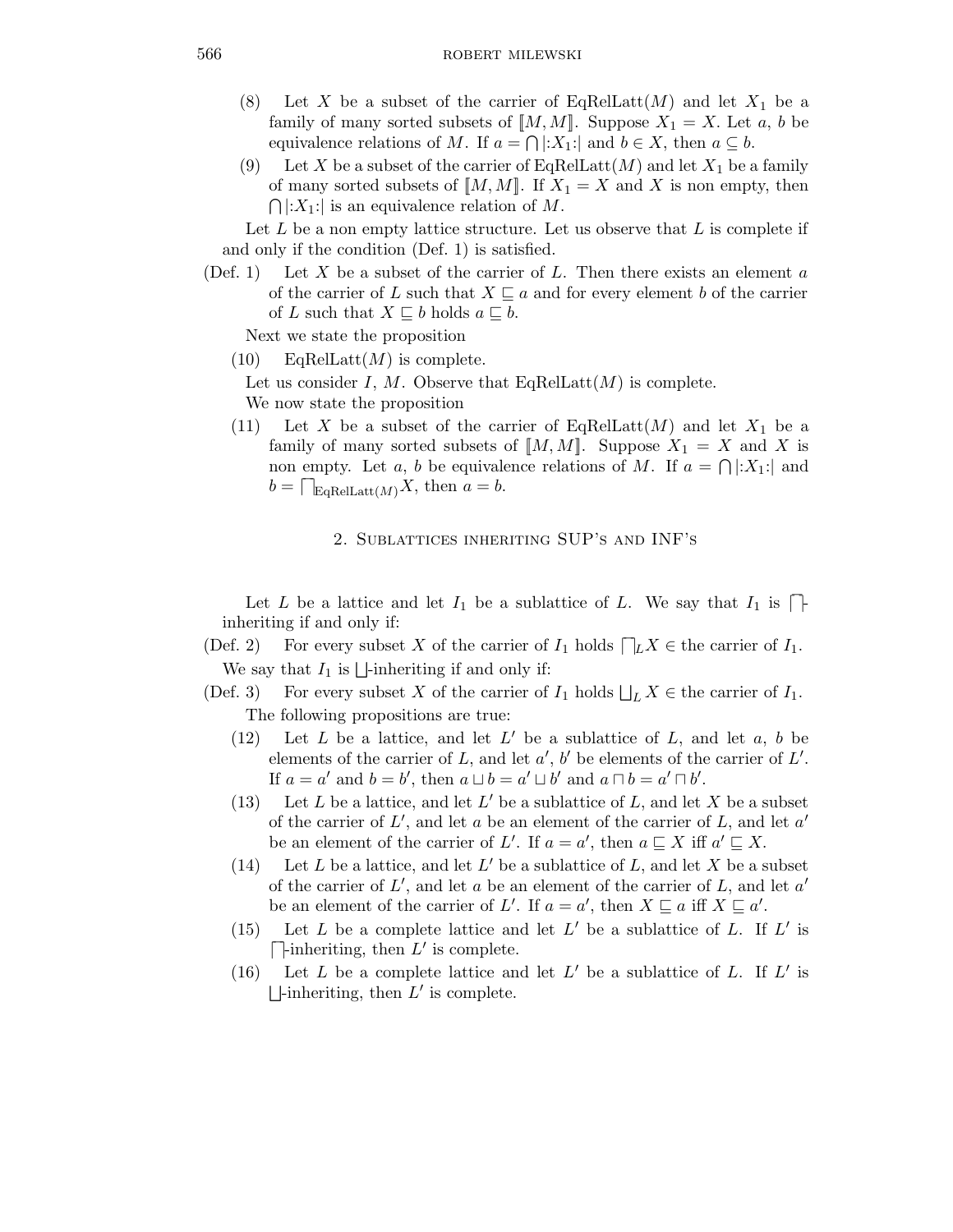Let  $L$  be a complete lattice. Note that there exists a sublattice of  $L$  which is complete.

Let  $L$  be a complete lattice. One can verify that every sublattice of  $L$  which is  $\Box$ -inheriting is also complete and every sublattice of L which is  $\Box$ -inheriting is also complete.

Next we state four propositions:

- (17) Let L be a complete lattice and let  $L'$  be a sublattice of L. Suppose  $L'$  is  $\Box$  inheriting. Let A' be a subset of the carrier of L'. Then  $\Box$   $\Box A' = \Box$   $\Box A'.$
- (18) Let L be a complete lattice and let  $L'$  be a sublattice of L. Suppose  $L'$  is  $\Box$ -inheriting. Let A' be a subset of the carrier of L'. Then  $\Box_L A' = \Box_{L'} A'$ .
- (19) Let  $L$  be a complete lattice and let  $L'$  be a sublattice of  $L$ . Suppose L' is  $\Box$ -inheriting. Let A be a subset of the carrier of L and let A' be a subset of the carrier of L'. If  $A = A'$ , then  $\Box A = \Box A'$ .
- (20) Let  $L$  be a complete lattice and let  $L'$  be a sublattice of  $L$ . Suppose L' is  $\Box$ -inheriting. Let A be a subset of the carrier of L and let  $\overrightarrow{A}$  be a subset of the carrier of L'. If  $A = A'$ , then  $\Box A = \Box A'$ .
	- 3. Segment of Real Numbers as a Complete Lattice

Let us consider  $r_1$ ,  $r_2$ . Let us assume that  $r_1 \leq r_2$ . The functor RealSubLatt $(r_1,r_2)$  yields a strict lattice and is defined by the conditions (Def. 4).

- (Def. 4) (i) The carrier of RealSubLatt $(r_1, r_2) = [r_1, r_2]$ ,
	- (ii) the join operation of RealSubLatt $(r_1, r_2)$  = max<sub>R</sub>  $\upharpoonright (\frac{r_1, r_2}{r_1})$ ,  $[r_1, r_2]$  **qua** set), and
	- (iii) the meet operation of RealSubLatt $(r_1, r_2)$  = min<sub>R</sub>  $\lfloor (r_1, r_2) \rfloor$ ,  $[r_1,r_2]$  : qua set).

One can prove the following propositions:

- (21) For all  $r_1$ ,  $r_2$  such that  $r_1 \leq r_2$  holds RealSubLatt $(r_1, r_2)$  is complete.
- (22) There exists sublattice of RealSubLatt $(0, 1)$  which is  $\Box$ -inheriting and  $\frac{1}{\ln 100}$  onlines be.
- (23) There exists a complete lattice  $L$  such that there exists sublattice of  $L$ which is  $\Box$ -inheriting and non  $\Box$ -inheriting.
- (24) There exists sublattice of RealSubLatt $(0, 1)$  which is  $\Box$ -inheriting and non  $\Box$ -inheriting.
- (25) There exists a complete lattice L such that there exists sublattice of L which is  $\Box$ -inheriting and non  $\Box$ -inheriting.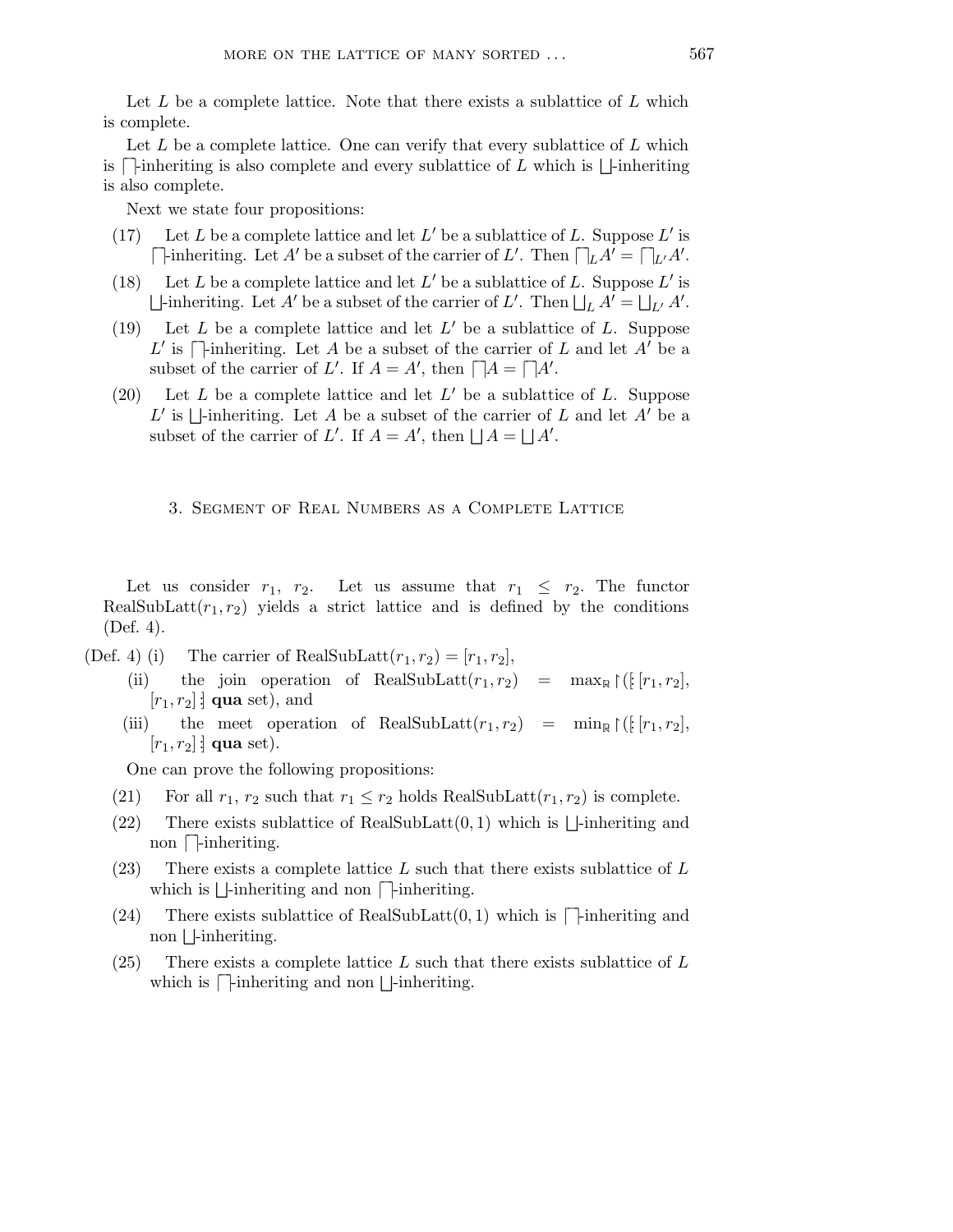## 568 robert milewski

## **REFERENCES**

- [1] Grzegorz Bancerek. Complete lattices. Formalized Mathematics, 2(5):719–725, 1991.
- [2] Józef Białas. Infimum and supremum of the set of real numbers. Measure theory. Formalized Mathematics, 2(1):163–171, 1991.
- [3] Ewa Burakowska. Subalgebras of many sorted algebra. Lattice of subalgebras. Formalized Mathematics, 5(1):47–54, 1996.
- [4] Czesław Byliński. Binary operations. Formalized Mathematics,  $1(1):175-180$ , 1990.
- [5] Czesław Byliński. Functions and their basic properties. Formalized Mathematics,  $1(1):55-65, 1990.$
- [6] Czesław Byliński. Functions from a set to a set. Formalized Mathematics,  $1(1)$ :153–164, 1990.
- [7] Czesław Byliński. Some basic properties of sets. Formalized Mathematics, 1(1):47–53, 1990.
- [8] Marek Chmur. The lattice of natural numbers and the sublattice of it. The set of prime numbers. Formalized Mathematics, 2(4):453–459, 1991.
- [9] Marek Chmur. The lattice of real numbers. The lattice of real functions. Formalized Mathematics, 1(4):681–684, 1990.
- [10] Krzysztof Hryniewiecki. Basic properties of real numbers. Formalized Mathematics, 1(1):35–40, 1990.
- [11] Andrzej Iwaniuk. On the lattice of subspaces of a vector space. Formalized Mathematics, 5(3):305–308, 1996.
- [12] Artur Korniłowicz. Certain facts about families of subsets of many sorted sets. Formalized Mathematics, 5(3):451–456, 1996.
- [13] Artur Korni lowicz. On the closure operator and the closure system of many sorted sets. Formalized Mathematics, 5(4):543–551, 1996.
- [14] Artur Korni lowicz. On the many sorted closure operator and the many sorted closure system. Formalized Mathematics, 5(4):529–536, 1996.
- [15] Malgorzata Korolkiewicz. Homomorphisms of many sorted algebras. Formalized Mathematics,  $5(1):61-65$ , 1996.
- [16] Malgorzata Korolkiewicz. Many sorted quotient algebra. Formalized Mathematics, 5(1):79–84, 1996.
- [17] Beata Madras. Products of many sorted algebras. Formalized Mathematics, 5(1):55–60, 1996.
- [18] Robert Milewski. Lattice of congruences in many sorted algebra. Formalized Mathematics,  $5(4):479-483$ , 1996.
- [19] Beata Padlewska. Families of sets. Formalized Mathematics, 1(1):147–152, 1990.
- [20] Konrad Raczkowski and Paweł Sadowski. Equivalence relations and classes of abstraction. Formalized Mathematics, 1(3):441–444, 1990.
- [21] Konrad Raczkowski and Paweł Sadowski. Topological properties of subsets in real numbers. Formalized Mathematics, 1(4):777–780, 1990.
- [22] Alexander Yu. Shibakov and Andrzej Trybulec. The Cantor set. Formalized Mathematics,  $5(2):233-236$ , 1996.
- [23] Andrzej Trybulec. Domains and their Cartesian products. Formalized Mathematics, 1(1):115–122, 1990.
- [24] Andrzej Trybulec. Many sorted algebras. Formalized Mathematics, 5(1):37–42, 1996.
- [25] Andrzej Trybulec. Many-sorted sets. Formalized Mathematics, 4(1):15–22, 1993.
- [26] Andrzej Trybulec. Tarski Grothendieck set theory. Formalized Mathematics, 1(1):9–11, 1990.
- [27] Andrzej Trybulec and Czesław Byliński. Some properties of real numbers. Formalized Mathematics, 1(**3**):445–449, 1990.
- [28] Zinaida Trybulec and Halina Święczkowska. Boolean properties of sets. Formalized Mathematics, 1(1):17-23, 1990.
- [29] Edmund Woronowicz. Relations and their basic properties. Formalized Mathematics,  $1(1):73-83, 1990.$
- [30] Edmund Woronowicz. Relations defined on sets. Formalized Mathematics, 1(1):181–186, 1990.